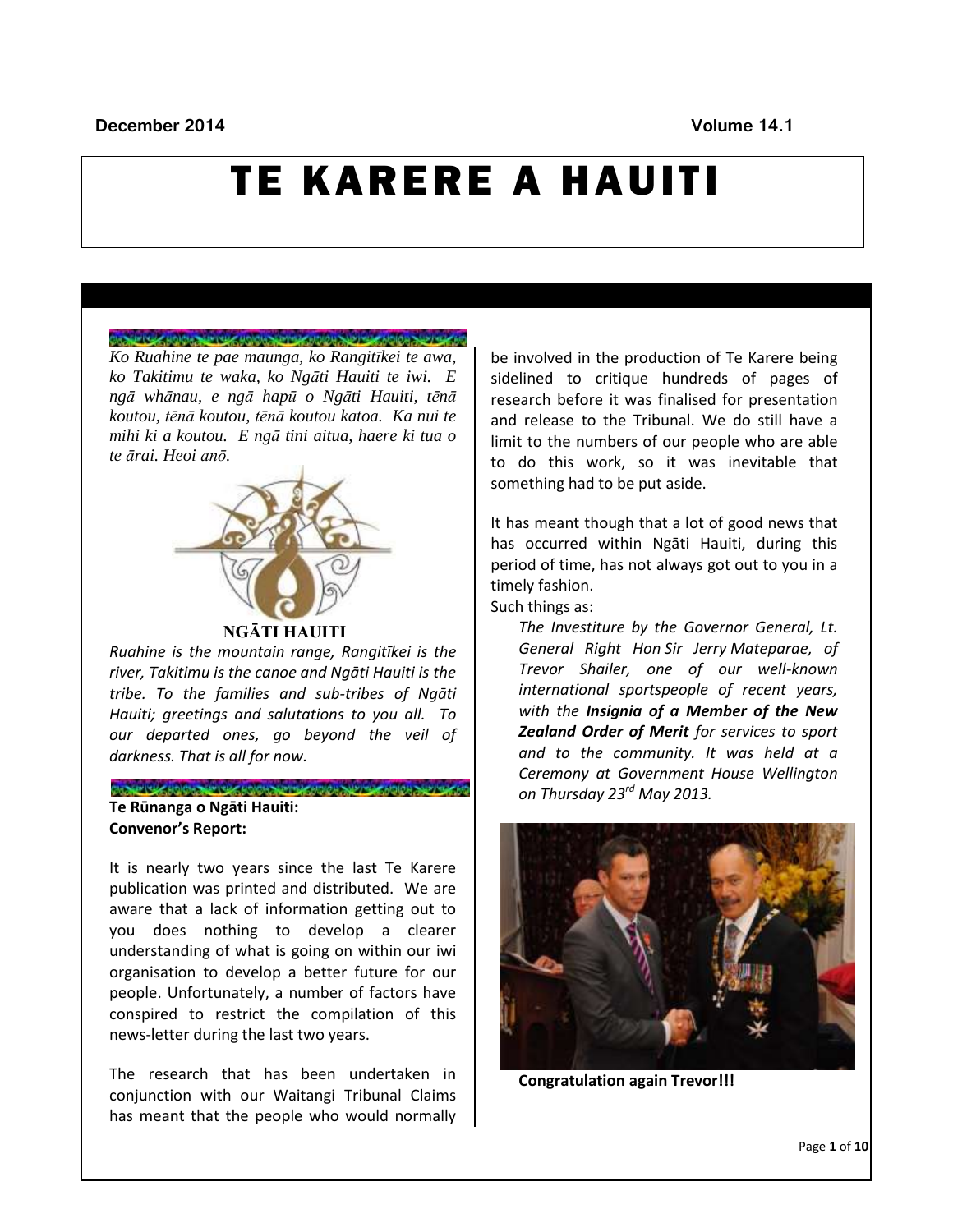As our people stocks improve, we look forward to providing you with a regular Te Karere newsletter in the future.

CHAPTER HOLD CHAPTER HOLD CHAPTER HOLD AND THE HOLD AND THE CH **Te Reo Classes:**

A small, but nevertheless enthusiastic group of reo learners have continued to gather at Rata each month for a fun filled day of learning; *"tō tātou reo rangatira"*. The use of coloured Cuisenaire rods, or whatever other everyday items are available when the kaiwhakaako forgets to bring along the said rods, makes for a lot of laughter and amusement amongst the group.

We had a number of new whānau reo learners come along to join us this year and we have seen a similar number of our group take a rest from learning due to work commitments. We have plenty of room for more whānau to come along each month; so, "nau mai, haere mai koutou te whānau". You will all be most welcome to join us.

Classes for 2014 have now been completed and we look forward to resuming again towards the end of January 2015.

If you would like to join us, please text or email me (as shown below) and I will get back to you with specific details. Starting time is 10:00am and we finish at approx. 4:00pm. Bring some kai for a shared lunch.

**For more information you can contact Neville on: : (04) 9716674 or Mobile / Text: (029) 9716674 Email: [ngahoa@paradise.net.nz](mailto:ngahoa@paradise.net.nz)** 

CHANNEL HORNARD PORTAL PROGRAMMARY AND PLATFORMARY AND CHANNEL **Ngāti Hauiti History**

## **Did you know**?

The people of Ngāti Hauiti trace their descent from Tamatea Pokai Whenua through his second wife Kahukare, and that when our early ancestors migrated into the Mōkai Patea rohe, they came under the name of **Te Hika a Kahukare**.

It is said that Ruaehu their son, accompanied his half-brother Tamakōpiri (son of Tamatea and his 3rd wife Tanewhare), in a taua (war party) when they came into the Mōkai Patea to take the northern part of the district as far west as the Moawhango River from Ngāti Hotu.

It is also possible that Ruawhakatina, the son of Ruaehu was also part of this taua. It is not clear whether or not these two tupuna remained on the land after peace was made. Nevertheless, subsequent generations of Te Hika a Kahukare did return.

Tararahui the son of Ruawhakatina, appears to have come back into Mōkai Patea in the company of his **Te Aitanga a Rongomaitara** relatives Tuwhakaperei and Mokotuaiwaho. It is probable that he participated in the attack on Kuratahi Pā at Te Papa a Tarinuku [the Ngāti Hotu stronghold] for it is he (Tararahui), who is specifically recorded as making peace with Ngāti Hotu.

Following the formal peace arrangement by Tararahui, his son Punua took a significant action as described by Hiraka Te Rango in 1888:

*"Punua brought the god Kahukura. It was a skeleton brought in one of the canoes to New Zealand from Hawaiki. He brought it from Nukutaurua [Mahia]. He put it in a cave... in Te Awarua. Have not seen the cave but know the locality of it. Punua lived and died at Patea"*<sup>1</sup> 

In the aftermath of the fighting at Kuratahi Pā and the making of peace, Te Hika a Kahukare laid claim on the land. It is from this time that Punua [and his people] lived and died in Mōkai Patea.

There is evidence of the new Te Hika a Kahukare migrants entering into several strategic marriages with the resident Ngāti Whatumamoa people. Both Whitikaupeka and Hauiti were great grandsons of **Punua** of **Te Hika a Kahukare**. **Whakapapa:**

> **Tararahui Punua**

j

 $^{1}$  Walzl, Tony; Tribal Landscape Overview, Wai 2180 Taihape Hearing District, CFRT Research Document, 5 April 2013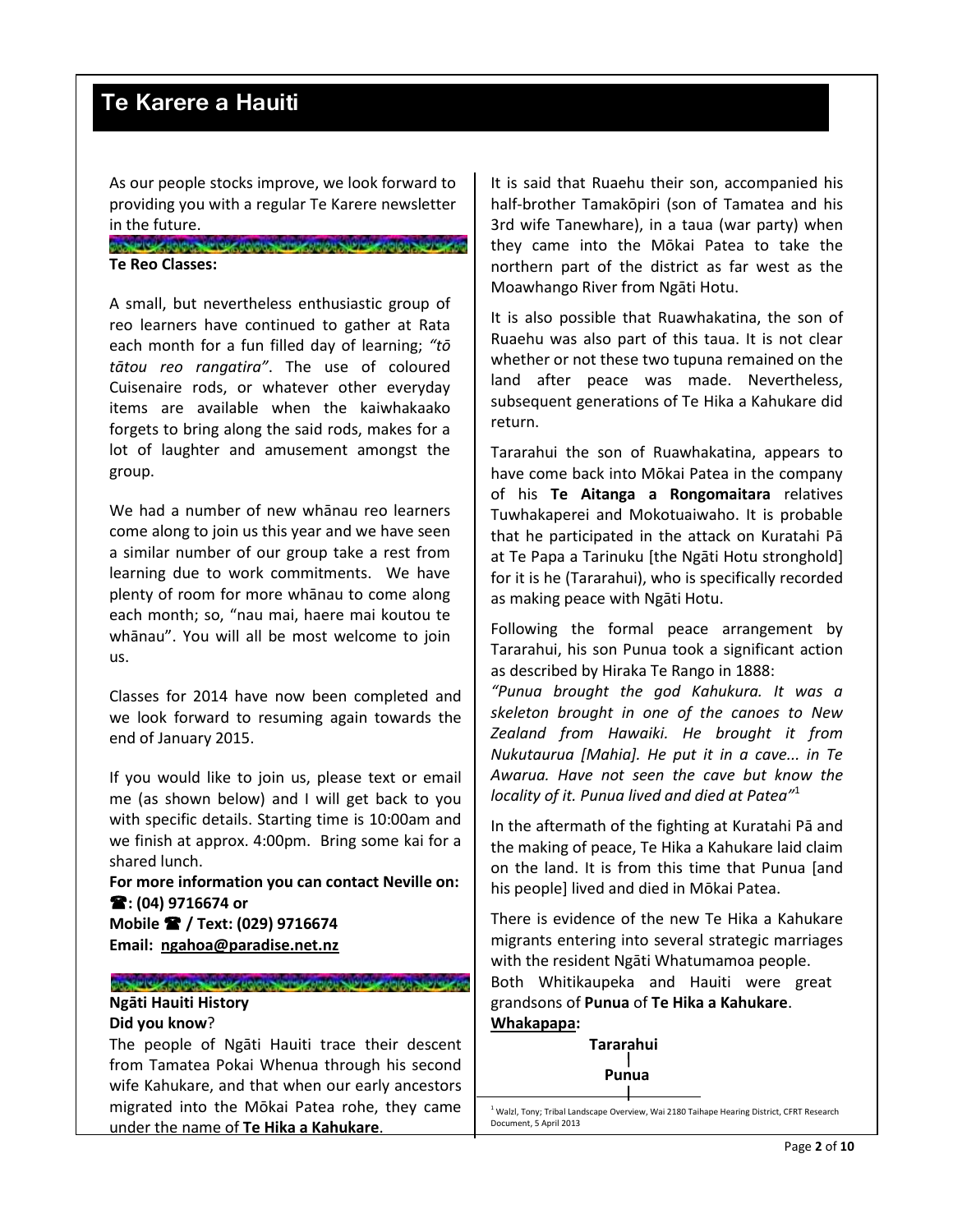# Tukoroua Whakarurumatangi

Tamapou Whakaruruhau

**Whitikaupeka Hauiti**

The marriage of Whakaruruhau to Paratuae was the first connection between Te Hika a Kahukare and Ngāti Whatumamoa. We know little about Whakaruruhau and where he lived. However, we do know that the father of Paratuae, Tuwharaukiekie; together with his brothers, lived in the southern half of Mōkai Patea with pā located on the Rangatira and Otamakapua land blocks.

That Paratuae was resident in this part of Mōkai Patea is evidenced by a site – Tauahuruhuru (originally Tarahuruhuru) – being named after her actions.

That her son Hauiti subsequently became the tupuna through which all the southern blocks below Awarua were claimed before the Native Land Court, indicates that the mana whenua came from the resident Ngāti Whatumamoa and his mother's whakapapa.

As to the other line of Te Hika a Kahukare descendents through Tukoroua; available evidence records that they already lived in Mōkai Patea at the time of the strategic marriage made with Ngāti Whatumamoa, as Whitikaupeka is said to have been born in the Mōkai Patea district.

Whitikaupeka married Haumoetahanga who was holder of mana whenua over the lands east of the Rangitīkei River. Haumoetahanga had inherited this land from her father Tutemohuta and through her grandmother Nukuteaio, a sister of Tuwharaukiekie, both of Ngāti Whatumamoa.

#### CHANNEL HOLD CANNEL HOLD CHANNEL HOLD AND CHANNEL AND CHANNEL **Whakauae Research Services**

2014 has provided Whakauae Research Services with plenty of variety and changes to our ever evolving Research unit. Our Post-Doctoral Fellow

Dr Glenis Mark will be completing her time with us in February 2015. Our Research Director, Dr Heather Gifford is heading to the United Kingdom on sabbatical in 2015 and Dr Amohia Boulton our Associate Director will be taking over the academic helm with the help of a new part-time Business Manager which we are currently in the process of recruiting.

We are currently working on approximately fourteen research and evaluation projects covering a wide range of topics. Research includes topics such as a Smoking Intervention Programme for Nurses, Contracting for Rongoa Services and Prevention of Chronic Conditions. We also have a number of evaluation projects we are undertaking with District Health Boards and the Ministry of Health and two lotteries funded projects one looking at care and protection issues for Māori whānau and one reviewing an adolescent parenting programme.

One of our projects of special interest to Ngāti Hauiti was the Health Research Council funded Ngā Kanohi Kitea project Te Kete Tū-Ātea. The project has produced an iwi information framework that has identified data we need about our iwi members to help our trustees and rūnanga members make wise decisions for our future direction.

We also strengthened some international links with a visit to the Assembly of Manitoba Chiefs (AMC) in Winnipeg in October 2014. The iwi were very ably represented by Utiku Potaka and Richard Steedman. This was a return visit as we had previously hosted a delegation from AMC at Rata Marae and Whakauae in December 2013. Back on the home front, we have been working closely with Te Oranganui Iwi Health Services, jigsaw and Hauora-a-Iwi on various evaluation projects.

For more information on what we are up to please do go and visit our website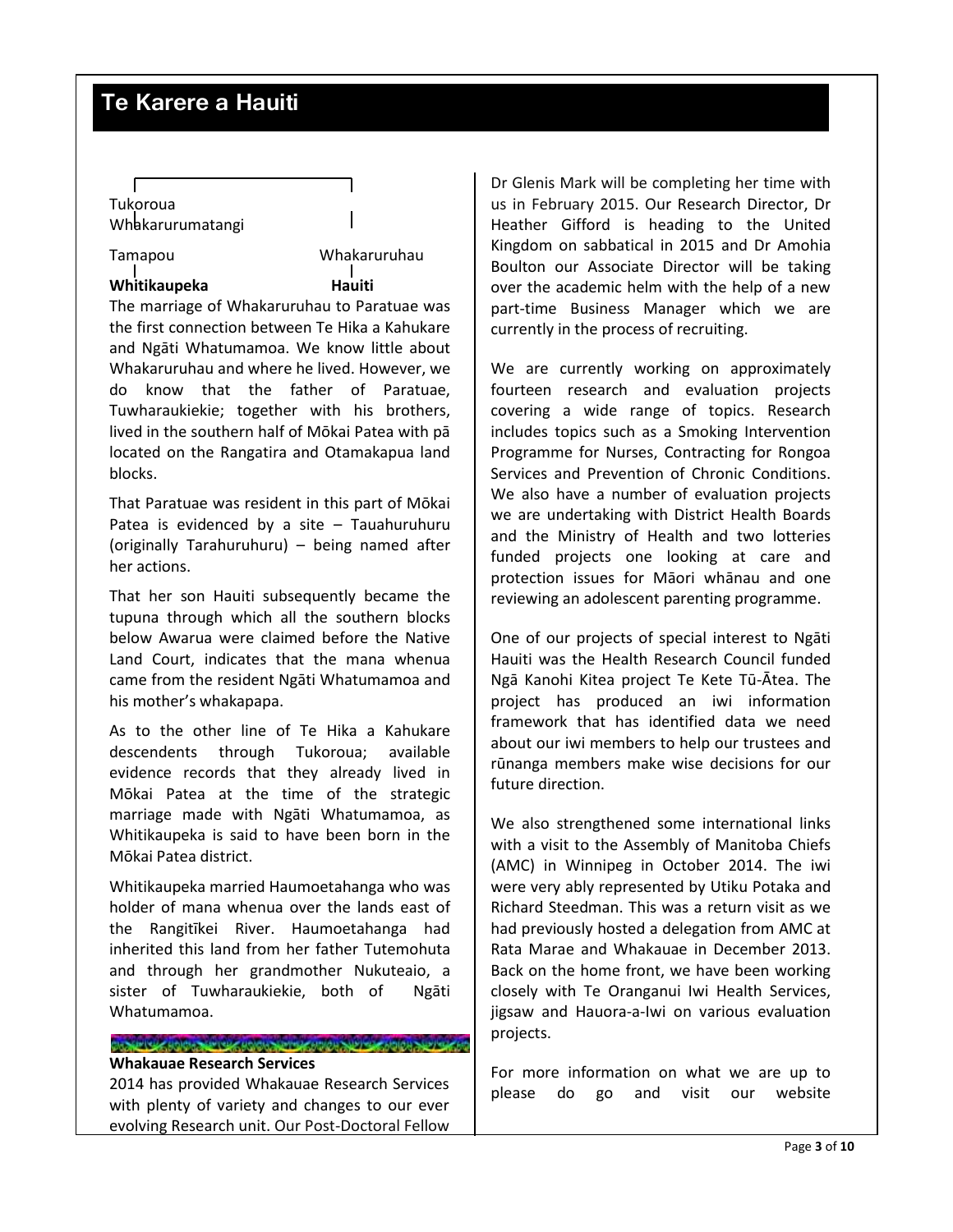[www.whakauae.co.nz](http://www.whakauae.co.nz/) for publications, regular updates and news items.

Best wishes for 2015 from all the team here at Whakauae Research Services Ltd.

For all enquiries regarding Whakauae Research Services; contact Mel Potaka-Osborne at our Whanganui Office:

#### **Phone: (06) 347 6772**

CHARTER HORNING HORNING HORNING HORNING HORNING HORNING **Economic Prosperity: Fisheries**

ACE hoki stocks are trading below last year's average prices. We have been advised to get ACE deepwater stocks for the current 2014-2015 year out into the marketplace as soon as possible.

### **Farming Venture**

Our farming operation has now been going for a few short years and things have ramped-up lately as we have moved into a more commercial phase. As at the start of 2013, the operation consisted of 31 hectares of land, owned by, and leased from, local whānau members. We now run 62 hectares of leased land at Rātā which will increase to 146ha (360 acres) in February next year.

The main farming activity is finishing (fattening) beef and lambs which so far have proven very profitable as prices this season remain strong. Investing in good pasture and sound stock management practices places the agribusiness in a sound position to expand to 230ha (590acres) by 2020.

With the finishing unit established, we can implement the medium to long term strategy of adding a beef and sheep dry stock unit at Utiku as well as expanding into dairying by 2025.

Oversight of the agri-business is provided by Utiku Potaka while Larry Kavanagh runs the farming operation and is supervised by Rodger

Rangi. Rodger has significant experience in the dairy industry and dry stock farming. Administration support is given by Wanda Horton and Susan Kavanagh.

#### CHARTER HOLD ARTHUR HOLD ARTHUR HOLD ARTHUR ARTHUR

**Te Maru o Ruahine Trust** (Incorporating Te Maru o Ruahine Trust and Whakauae Research Services)

For all enquiries regarding Te Maru o Ruahine Trust contact General Manager Robert Martin at our Rata Office:

**Phone: (06) 322 8765 or Mobile /Text (027) 217 7772 Email: [hauiti.robert@xtra.co.nz](mailto:hauiti.robert@xtra.co.nz)**

**Alternatively: Kelly at our Utiku Office: Phone 06 388 1676 Email: [hauiti.kelly@xtra.co.nz](mailto:hauiti.kelly@xtra.co.nz)**

**Social Well Being & Health Raye Holland -** Contact details: **Social Wellbeing:** Raye : (06) 3228765 or Mobile Text or (027) 2330200 Email: **[hauiti.raye1@xtra.co.nz](mailto:hauiti.raye1@xtra.co.nz)**

### **Health Sector**

**Wanda Horton-** Contact details: Office **■ 0800 428484** (outside Marton area) Wanda <sup>2</sup> (06) 322 8765 or Mobile **2**/Text (027) 555 4996



**Te Maru o Ruahine Trust Staff:** (Left to right) Wharerimu Steedman; Raye Holland; Robert Martin; Kelly Thompson; Wanda Horton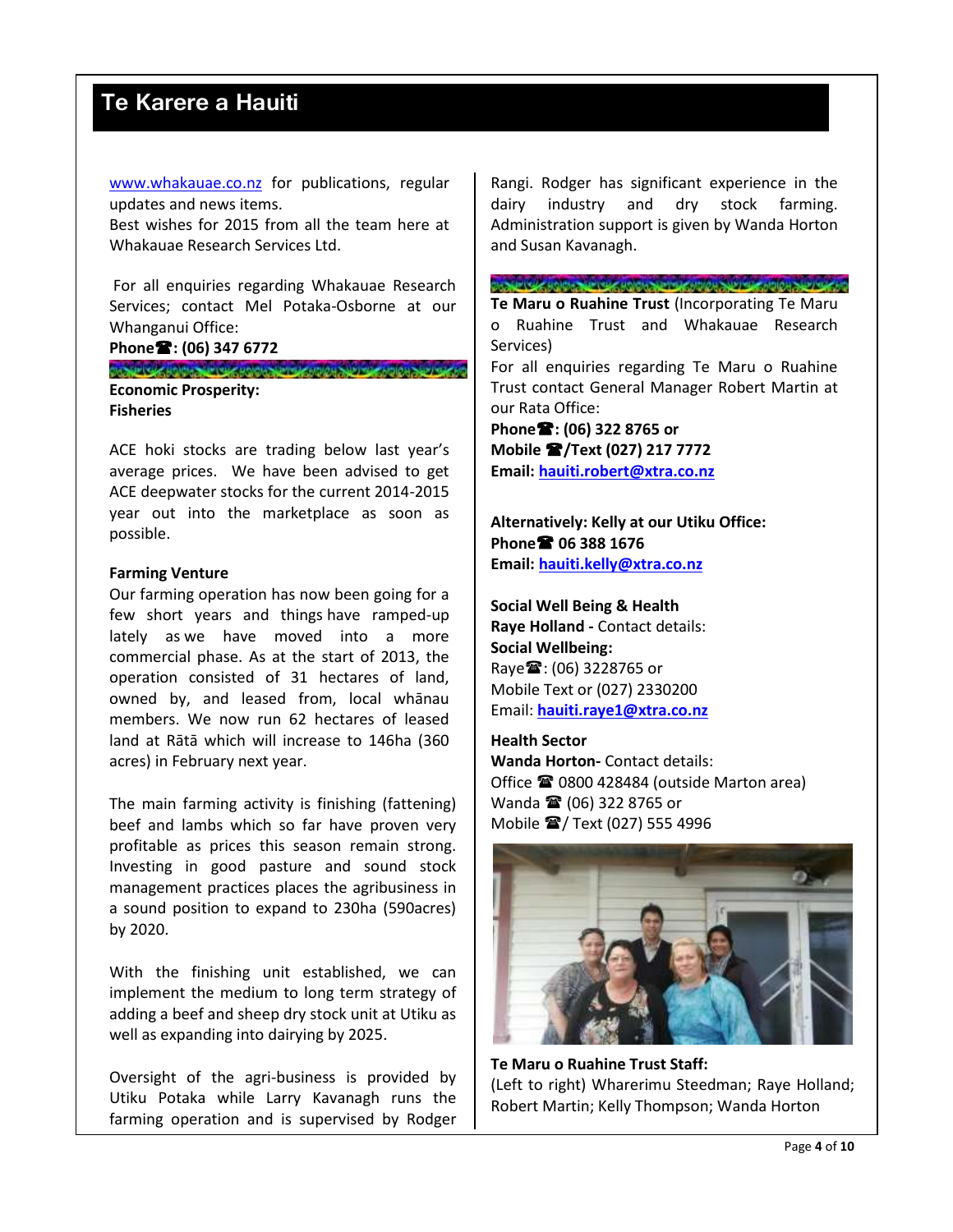### **STARTER BORDER PLACE BORDER PRINCE NEWS ARREST DESCRIPTION General Manager:**

I would like to take this opportunity to thank sincerely all the Trustees of both Te Maru o Ruahine and Te Rūnanga o Ngati Hauiti for the support, encouragement, faith, trust and confidence in me to help progress the aspirations and do the job that has been requested of me over the last 10 months. I would also like to thank all the volunteers and local whānau who have also been amazingly supportive and caring and I do enjoy it when I get frequent visits from the locals at the office, it does make my day hearing stories about their lives and what makes Ngati Hauiti so special.

A bit about me, I have worked in various industries with a wide range of skills learnt through Hospitality, Education, and Exporting to Managing Defence Force Contracts and Asset/Project Management programmes.

I am happily married to my wonderful wife Lisa and I have three children 2 daughters (both at Massey studying full time) Michaela aged 22, Nikita aged 19, and my son Nelson whom has just turned 15, and is already 6ft tall. I am also the proudest grandfather in New Zealand after my oldest daughter delivered a bundle of joy 14 months ago her name is Avhery Maree. Family is my number one priority in life and it is wonderful that since my involvement with my role that these values are so overwhelmingly strong within the people and whānau of Ngati Hauiti.

From a business perspective my goal from the outset was to work on recognising and evaluating any opportunities and risks to the Trust with my first few month's basically making observations and creating and submitting recommendations for action. I am confident that we are on track from this process, with a big focus on improving communications to our people, raising the professional standards of all aspects of our operations in the knowledge that great things

don't come overnight but with concentrated effort and devotion to desires that are important coupled with our Ngati Hauiti values, we can lay claim to outstanding success for our future.

I am excited and extremely enthusiastic to be part of the vision and passion that is being laid down through the Governance that represents Ngati Hauiti's interests. I enjoy thoroughly working alongside people who are focused on economic growth and long term sustainability, long term thinking solutions supported by an attitude of continuous improvement. But most importantly never losing sight of the fundamental key factors that hold dearly to our Hauititanga which in its essence is the paramount force of why Ngati Hauiti exists as it does today.

I can be contacted at: **Phone: (06) 322 8765 or Mobile /Text (027) 217 7772 Email: [hauiti.robert@xtra.co.nz](mailto:hauiti.robert@xtra.co.nz)**

### CHAPTER HORN APPROVALMENT CHAPTER HORN APPROVAL **Cultural Affirmation Sector: (Communications & Database)**

If you have moved or know whānau who have moved, please update both your's and their contacts.

As the Mōkai Pātea Waitangi Claims Trust gets nearer to the settlement of our Tribal Treaty Claims against the Crown, the greater the need will be for **all of us** to ensure that we **are registered** as verified members of the Ngāti Hauiti iwi, as well as to other iwi within the Mōkai Pātea Confederation of tribes that we may also have an affiliation.

To be absolutely sure that you are registered, and therefore be entitled to have an input into our Claims Settlement decision-making, it is most important that each of you and your whānau members fill-out one of the enclosed **Mōkai Patea Registration Forms**. If you believe that you belong to more than one of the four iwi listed,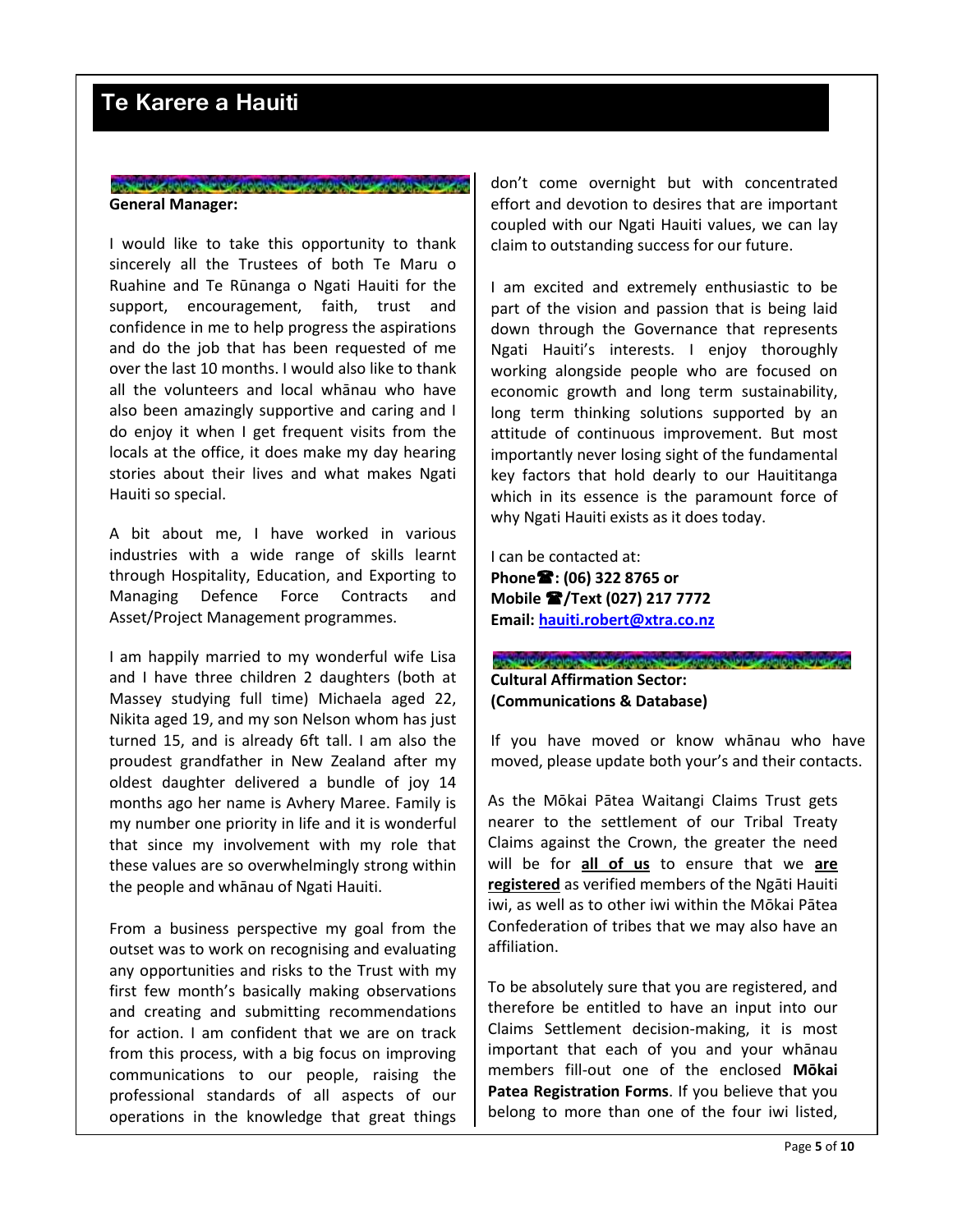make sure that you **tick the box** to each iwi that you affiliate.

### **Our new Communications Administrator:**

"My name is Wharerimu Steedman and I am an uri of the four iwi of Mōkai Pātea; Ngāi Te Ohuake, Ngāti Tamakopiri, Ngāti Whitikaupeka and Ngāti Hauiti.

My father is Richard Steedman; through him my Ngāti Hauiti hapū is Ngāi Te Ngahoa and my marae is Winiata. My mother is Ruiha Steedman (nee Wereta), through her my Ngāti Hauiti hapū is Ngāti Tamatereka through my tupuna Ihakara Te Raro.

I am the eldest daughter of six and have two brothers and three sisters. I have four tamariki between the ages of 17 months and 10 years. I spent 9 years in Auckland working in all sorts of industries along with studying.

 I made the decision to return to my rohe potae Mōkai Pātea 5 years ago where I worked in Customer Service roles until I saw this position advertised. I was **very** nervous through the whole interview process, because working for our people has been a dream career goal for me. I am very thankful to have been appointed to the position, and hope to succeed in my job.

My position for Ngāti Hauiti is as Communications Administrator and a big part of my role is to update and register our Ngāti Hauiti whānau within our iwi database.

I'm very excited to have this position and look forward to contacting everyone and getting our database up and running to its full potential."

### **You can contact Wharerimu on:**

**Phone: (06) 388 1676 / Leave a message if no reply or**

**Phone: (06) 3228765 (at our Rata Office) Email:** Hauiti.wharerimu@xtra.co.nz

### CIR SPIRE ROBBERT PLANTIN APPROXIMATION SUPPLY AND **He Whetu Arataki:**

He Whetu Arataki "Youth Leadership" program has been running for three years. Noho are run during the school and tertiary term/semester breaks. This allows full participation. During 2014 we have had three noho. In January we hold our 3-4 day noho where we stayed at Kawhatau Outdoor Education Centre, this is within the Ngāti Hauiti tribal landscape. Ngāti Haukaha is the hapū grouping that lived in this area. Our focus for these long noho are concentrated around Ngāti Hauiti five kaupapa; Hauitianga, Rangatiratanga, Whanaungatanga, Manaakitanga and Kōtahitanga. Rangatahi learn to think strategically, set goals and develop long and short tern visions.

They are given the tools to identify how they can achieve these goals, individually, as a whānau and as a collective of whānau. The activities that are selected are designed to comfortably push them out of their comfort zones. They are encouraged by their peers and facilitators that they can do it. They have a whole iwi behind them. This way of thinking helps them to achieve the unachievable.

April noho we focused learning on Hauitianga, Rangatahi asked if they could go over whakapapa, haka and waiata. Rangatahi were given their direct whakapapa links in a previous noho, so there was an expectation that they would be able to recite it at this noho and then we could add other lines to their whakapapa. One oldest rangatahi learned all five lines of his whakapapa back to Hauiti and was able to recite it by the end of the noho.

Our august noho was a day spent in Wanganui planning for the next 12 months of He Whetu Arataki and where our Rangatahi could see the program going forward into the future. We discussed what is working for the program, where we are able improve, other activities we could implement and whether or not the program give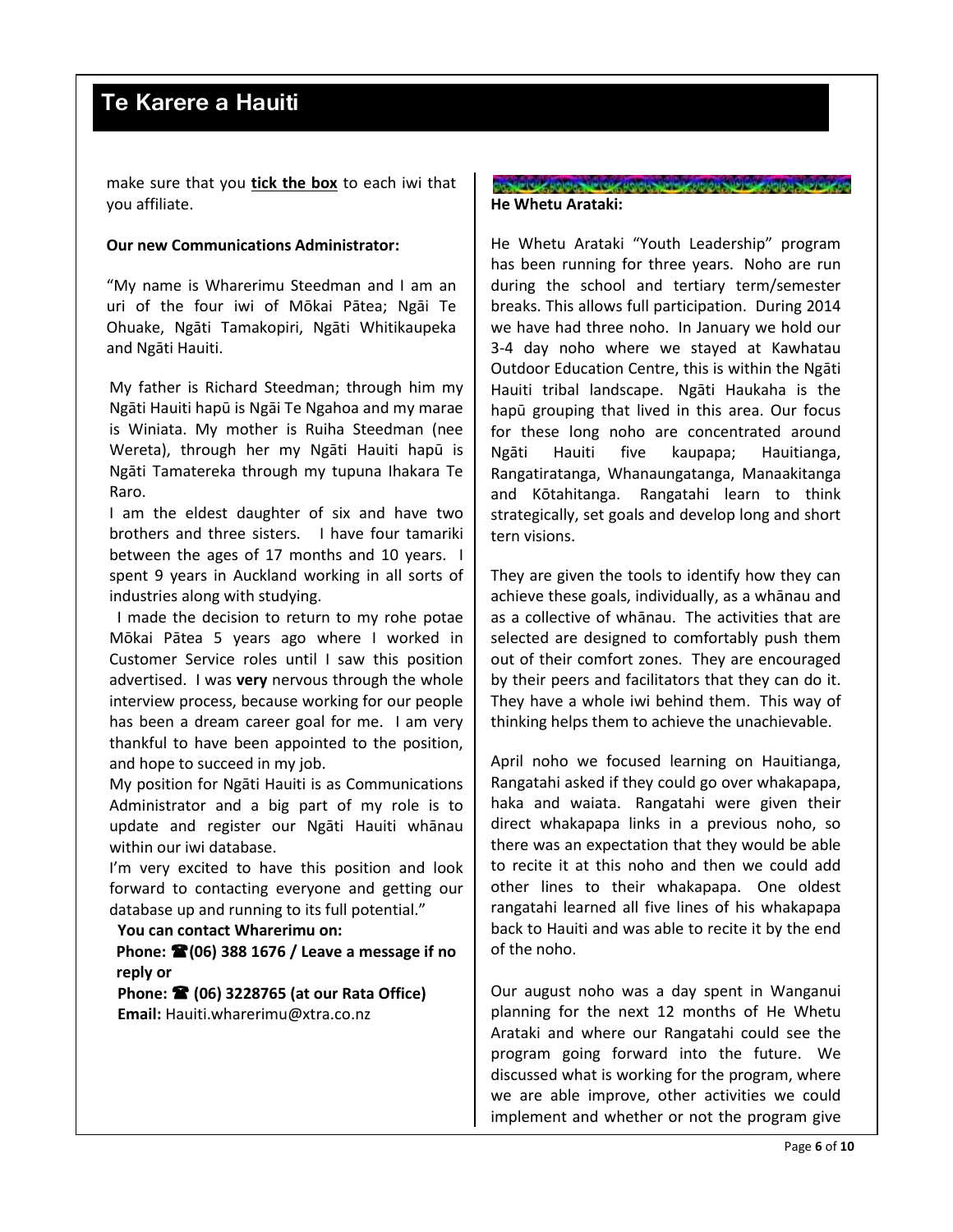them value. This assists us with keeping the program fresh and relevant to our Rangatahi and making sure that they achieve their short term goals, to support the foundation of the succession plan.

The annual whānau sports day was held in Taihape and Ngāti Hauiti supported a basketball, touch and netball team. This was an opportunity to fully participate under the banner of Ngāti Hauiti. We had a total of 30 rangatahi participate which included 12 touch members, 12 netball players and 6 basketball players. Friday night we concentrated on our mixed basketball team. What an amazing group of rangatahi we had. Great team effort, with excellent sportsmanship displayed, to represent Ngāti Hauiti with pride.



Saturday was the big day for the whānau touch and netball pools played four games each. Our He Whetu Arataki touch team was lead by Anthony Thompson who showed excellent leadership on and off the field. Our team played hard but fair, a huge mihi to our wāhine as they had no subs going into the competition. Well done to our touch team who played awesome touch rugby throughout the day.



It was the first time Ngāti Hauiti has fielded a netball team and what a team they were. They played five pool games winning four. They then played in the semis where we lost to Ngāti Whitikaupeka (Black). A fantastic weekend was had by all.

Ngāti Hauiti had a lot of whānau support during the day. The quote of the day was "Hauiti Hard". We look forward to playing again in 2015 for the 10th anniversary of Whānau Sports Day.

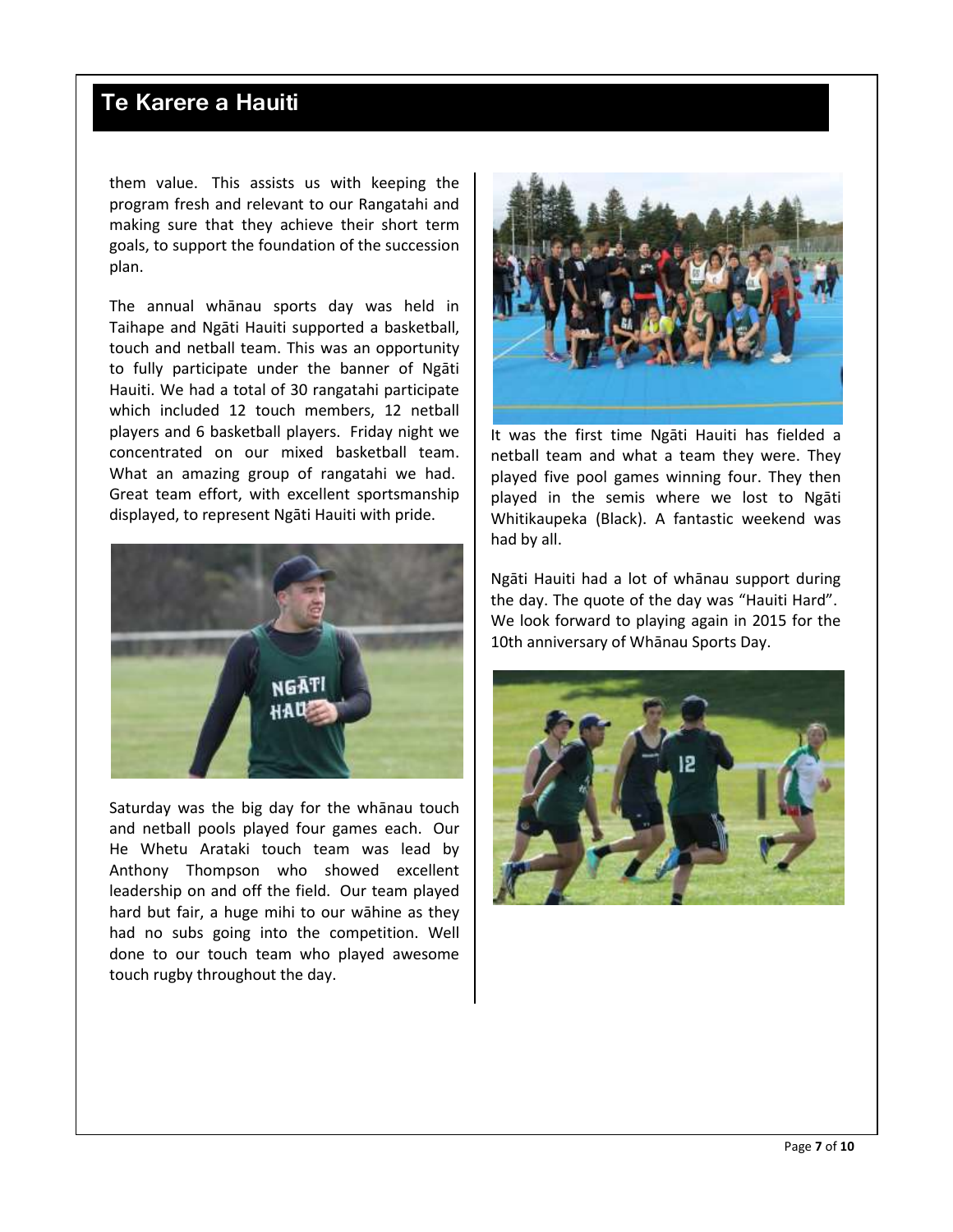

Promoting our successes with enthusiasm is an important part of celebrating the achievements of those groups or individuals within Ngati Hauiti. We have been blessed with many high achievers from sport and entertainment to academic and oratory successes to name just a few.

Earlier this year Jack Potaka eldest son of (Eldon and Katherine Potaka) made the front page of Fabric (ANZ's community magazine) with his winning speech on Porokoru Patapu (John) Pohe that saw him win this year's Cyril Bassett VC Speech Competition.

In April this year Jack went on to Gallipoli and recited a tribute speech to the many visitors that arrived for the annual ANZAC Remembrance Day. Jacks performance was filled with pride and power as he represented himself, his whanau and Ngati Hauiti with the utmost professionalism, competence and maturity beyond his youthful age.

Jack is also the Deputy Head Boy at Rotorua Boys High and he earned the distinguished honor of becoming Dux for 2014.

Jack competed at Manu korero and came  $1<sup>st</sup>$  place in the impromptu (korero ohorere) and placed  $2^{nd}$ overall in the korimako section (Senior English).

Jack is a high achiever and his positive attitude, self-belief; hunger for learning about Hauititanga and whakapapa connections is all a part of the

bigger scheme of the many goals that we know he will achieve. Jack if successful with his scholarship will be going on to Argentina for 2015 as an exchange student and we wish him all the best on his journeys.

Jack is an inspiration to his whanau, hapu and iwi and we are all extremely proud of him and look forward to seeing and celebrating his further successes in life.

If your Rangatahi are aged between 15 –20 and you would like more information about He Whetu Arataki, please contact:

Kelly Thompson Cultural Project Coordinator [hauiti.kelly@xtra.co.nz''](mailto:hauiti.kelly@xtra.co.nz’) **Phone: (06) 3881676 Mobile: (0275081030**

CLASH WAS BOICH AND CONCRETENT BOICH AND CLASH AND CLASHED **Health Sector Services:**

It has been a busy year in terms of Whānau Ora and I have been privileged to support and work with our Hauiti Whānau and others for the past 2 years. First and foremost thank you to all who have let me be a part of their journey to better wellbeing.

Whānau have been participating in monthly education and mirimiri sessions based at the TMORT Office and also the Marton clinic.

### **Up and coming Whānau Ora events**

**Tues 23rd Dec**: Close down Te Kotuku Hauora Ltd (During the Xmas/New Year period staff will be available if requiring support.) Contact No is: (06) 327 4243

**Mon 5th Jan 2015**: Te Kotuku Hauora Ltd will be fully operational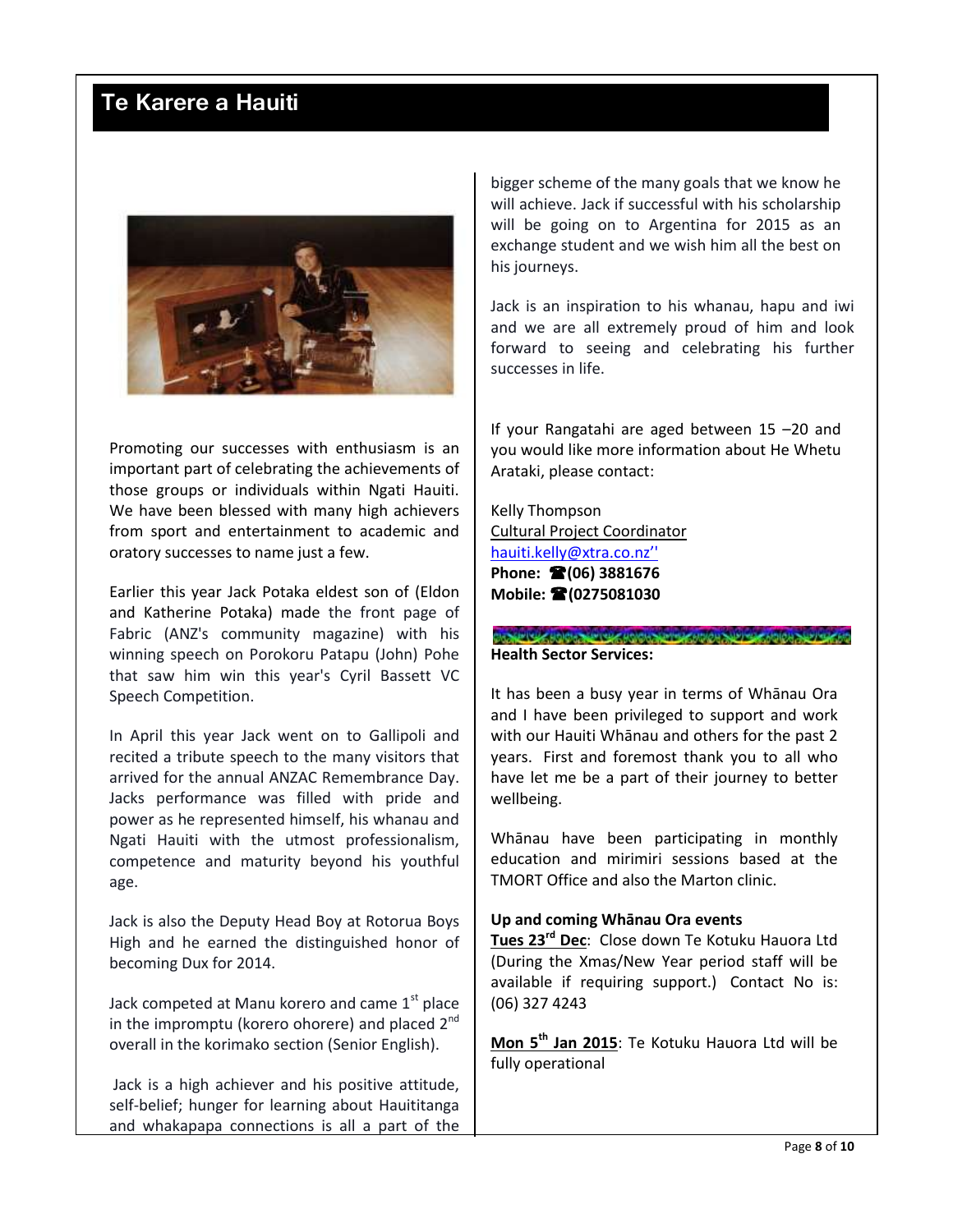**Mon 2nd Feb 2015**: Hauiti Education/Mirimiri Clinic. Mauri tu, Mauri Ora!! Nga mihi aroha ki a koutou mo te wā Kirihimete me te tau hou.

Wanda Horton Whānau Ora Kaimahi

Contact Numbers: **Wanda <sup>2</sup> (06) 322 8765 or Mobile / Text (027) 555 4996**

### CHANGE HORNARD PLAT USION APPROVAL A PIPER HORNARD AND PLATFOR **Social Services:**

I am passionate about providing social service support for Maori and non -Maori people within the boundaries of Ngati Hauiti and where appropriate in conjunction with other service providers in other rohe.

I am a part of a health and social service team who work collaboratively to increase the health and social wellbeing of Whanau, Hapu, Iwi and other cultures. I am able to access information, provide advice, advocacy and support to our whanau which will enable them to strive towards selfmanagement and Whanau Ora.

**Social Service Kaimahi Raye Holland -** Contact details: **Social Wellbeing:** Raye : (06) 3228765 or Mobile Text or (027) 2330200 **[hauiti.raye1@xtra.co.nz](mailto:hauiti.raye1@xtra.co.nz)**

### CIRCUM HOLD CHANGE HOLD SPIEL AND CHANGE TO CHANGE TO CHANGE **Potaka Whānau Trust:**

A full report of what is happening within the Potaka Trust will be included in the next issue of Te Karere. However, we could not miss the opportunity to let those of you, who are part of this large Potaka whānau, know about an upcoming **Wānanga Whakapapa** being held at the Rata Marae, during the weekend of **6 th to 8th February 2015**.

Costs for the wānanga will be met by the Potaka Whānau Trust, however, a koha for the maintenance of our urupā at Pourewa (Rata) and Piwhirangi (Ohingaiti), will be gratefully accepted.

If you would like to attend please contact Kelly at: [hauiti.kelly@xtra.co.nz''](mailto:hauiti.kelly@xtra.co.nz’)

**Phone: (06) 3881676 Mobile: (0275081030**

#### CONFIDENTIAL COCONTING APPROXIMATION **Rauhuia Environmental Services:**

Te Maru o Ruahine Trust (TMORT) through our environmental arm Rauhuia Environmental Services (RES) continues to administer the environmental consents and concessions applications for any activities that have a cultural and environmental impact to and on the Rangitīkei Awa. We deal directly with the applicants to ensure a seamless but methodical process is employed with the interests of all stakeholders being clearly heeded to, ensuring a fair, diligent and justifiable outcome is achieved for each individual consent.

The previous part-time position of our consents officer has been made redundant for well over a year due mainly to the amount of consents/concessions that come through for processing reducing to a level that could not warrant a staff member assigned on a regular basis. This year we have had five submissions for consent with two of those being concessions. As such we now contract out certain aspects of the application process to ensure a specialised and experienced eye continues to cast over all details of the application. TMORT then conducts the final administration to ensure we meet the desired outcome for all respective parties involved.

We stay up-dated and informed of what is going on regionally and locally by engaging with Government agencies such as Horizons and The Department of Conservation as well as Regional and Local Government along with Genesis Energy who are the main local power supplier. The local communities, individuals and farmers are also all